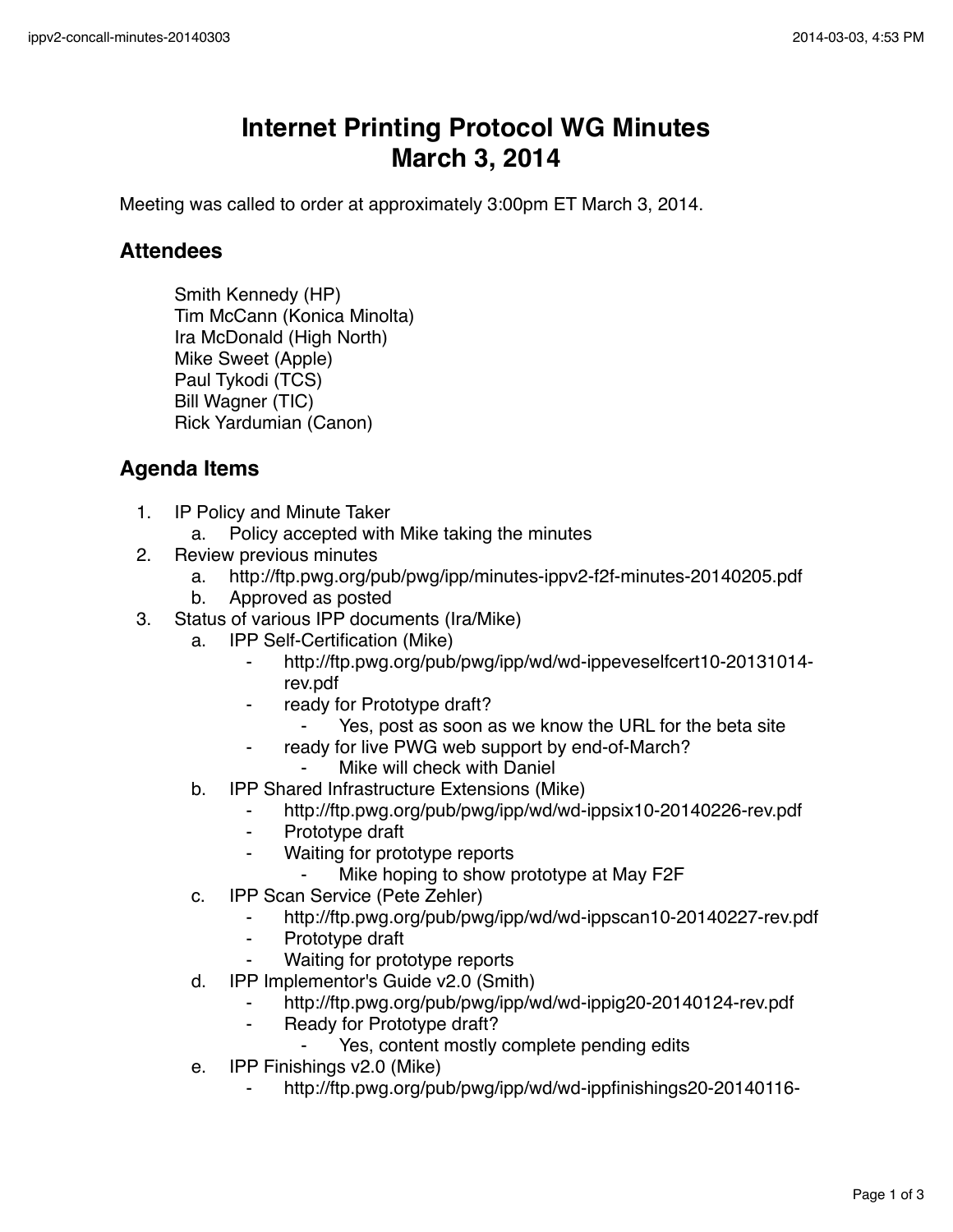rev.pdf

- Ira/Mike still need to cross-check w/ Finisher MIB (RFC 3805)
- Ready for Prototype draft?
- 4. Review of IETF IPP over HTTPS Binding and 'ipps' URI Scheme (Ira)
	- a. http://ftp.pwg.org/pub/pwg/ipp/wd/draft-mcdonald-ipps-urischeme-09-20131105.pdf
	- b. http://www.pwg.org/archives/ipp/2014/017896.html
		- ⁃ Rejected: Reference in section 4.3 to section 4.3
		- Question about dual-use port 631 (ipp and ipps)
			- Still need to track down the IAB/IANA/IESG/IETF policy statement - ask IETF for guidance
			- ⁃ Existing implementations of IPPS use port 631
			- Port number exhaustion is a cited problem
			- Maybe also document existing usage of port 443 (HTTPS) for IPPS; implementation note for compatibility, need the port number in the URI but otherwise the same
		- Section 5.1, Page 13: Missing word is "use"
		- Section 5.2, Page 14: Missing word is "use"
		- Section 5.2, Page 14: Delete item "e"
	- a. Completed edits in response to IETF Apps Area review by Tom Petch
	- b. Discuss HP comments on 28 February
	- c. Ready for final IETF Apps Area WG review and IETF Last Call?
- 5. Review of LDAP Printer Schema (Ira)
	- a. http://ftp.pwg.org/pub/pwg/ipp/wd/draft-mcdonald-ldap-printerschema-06-20140303.pdf
	- b. Completed edits in response to IETF Apps Area review by Alexey Melnikov
	- c. Ready for final IETF Apps Area WG review and IETF Last Call? Yes, with final edits
	- d. Line 2790: "Added both single-valued and multi-valued examples"
	- e. Add notes in section 4 explaining difference in delimiters for printer-xrisupported and printer-resolution-supported (< vs >, historic reasons and SLP printer schema), plus back references as appropriate
	- f. TODO: also update SLP schema after LDAP schema is published
	- g. Line 2814: Expand reference to IPP Everywhere

## **Next Steps / Open Actions**

- Next IPP conference call March 31, 2014 at 3pm ET
- Action: Ira to submit Printer MIB registration for new xxx-missing PrtAlertCodeTC values (PENDING)
- Action: Mike to propose an approach for deprecation of IPP attributes and values in the IANA registry (ONGOING)
- Action: Mike/Ira to ask Microsoft for WS-Discovery test script (CLOSED)
- Action: Mike to ask Justin about WS-Discovery probe response example (CLOSED)